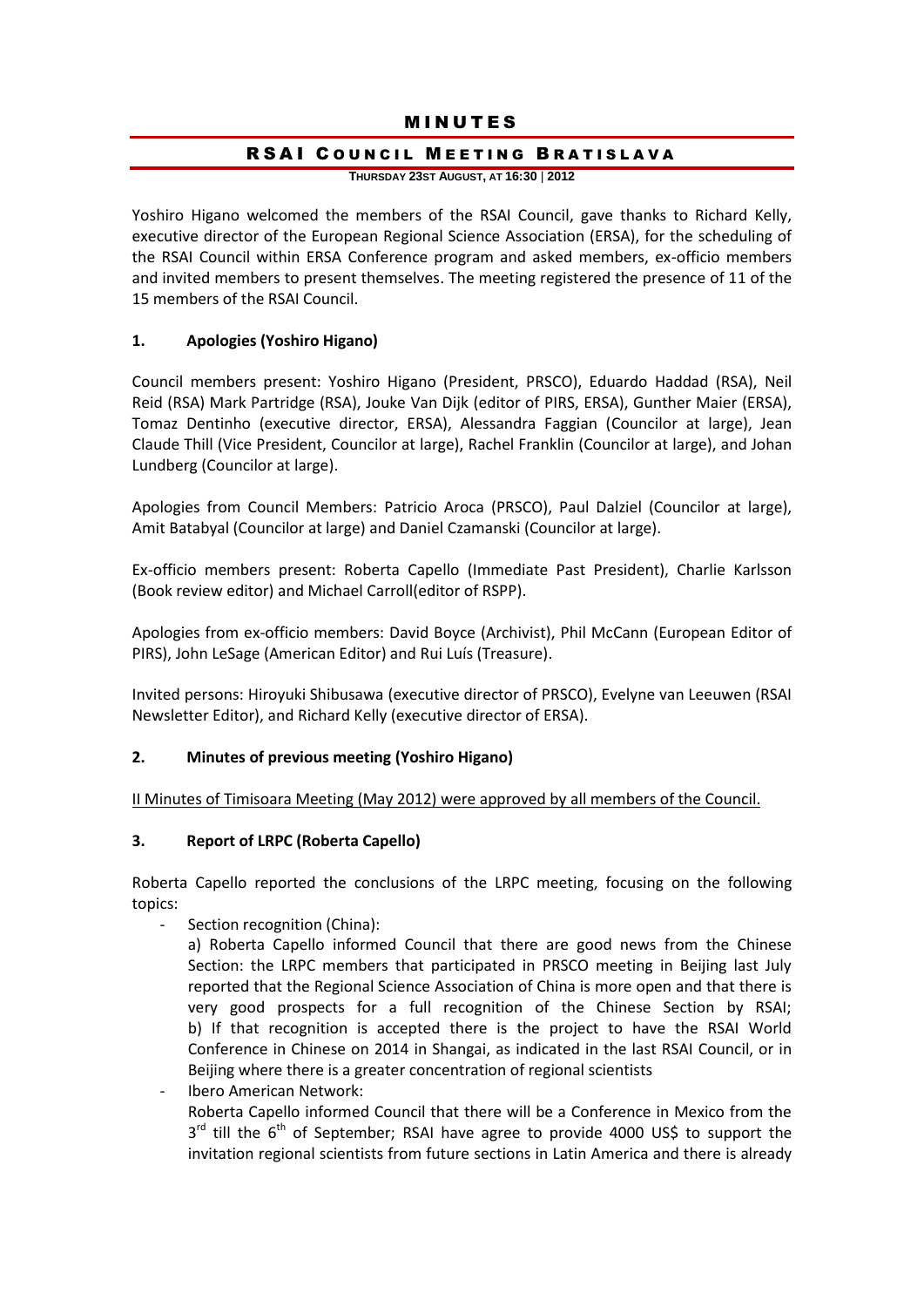someone that will go from Cuba (Arturo Rua) and there are contacts to have someone from Ecuador, Peru and Argentina.

Founders's Award:

Roberta Capello informed that, since there is some time to select the Founders' award nomination process and the text presented in Timisoara must still be reviewed, the decision was postponed to the Otawa meetings of the LRPC and RSAI Council.

- Replacement of the Editor of Papers in Regional Science: Roberta Capello reported the Council that the LRPC was informed Jean Claude Thill on the nomination process that took place since Timisoara for the new editor of Papers in Regional Science.
- Strategy for obtaining a UN NGO status for RSAI: Roberta Capello told the Council that Roger Stough thinks that this is not probably the wright time to apply for a UN NGO status and other types of affiliation can be analyzed and followed.
- Relations with Regional Studies Association: Roberta Capello noted that there is a common approach from the different supra nationals to Regional Studies Association that clarifies the scope of cooperation with Regional Science Association International.
- Universal membership:

Roberta Capello reported that the issue of universal membership enrolment was also discussed by the LRPC. Tomaz Dentinho explained that most of the sections already paid the fees of their members, three sent the list of members but did not yet paid and two still miss the list of members. There are also new sections that must begin the enrollment of members which is still missing. Richard Kelly, executive secretary of ERSA, informed that council that the Polish and the Lithuanian sections will have the membership enrolment accomplished in the near future.

#### III The report of the LRPC was approved by the RSAI Council.

## **4. New editor in chief of Papers in Regional Science (Jean-Claude Thill)**

Roberta Capello left the room since she was one of the nominees. Jean Claude Thill informed the Council that, following what was agreed in the Timiosara RSAI Council, the nomination committee was formed by Yoshiro Higano, Jouke van Dijk, Tomaz Dentinho, Marlon Boarnet, Dan McMillen, Manfred Fischer and himself, Jean Claude Thill.

Jean Claude Thill explained that the three applications that resulted from the open call to RSAI members were analyzed based in the requested documents, qualities and tasks (see table below). Related to the documents all the candidates were accepted for evaluation. Concerning the requested qualities and tasks the nomination committee agreed that two candidates could be good editors in Chief of Papers in Regional Science since they both have editorial experience and financial capability and curriculum. The third one is a very good and promising researcher but more editorial experience should be encouraged. From the three cadidates Roberta Capello seemed to be the best candidate taking into account the criteria adopted namely the representation of the full spectrum of high-quality research in regional science. The nomination committee agreed unanimously to suggest the RSAI Council Roberta Capello for the next editor in chief of Papers in Regional Science.

Eduardo Haddad point out that the nomination process was carefully taken. Jouke Van Dijk highlighted that all the candidates were very good and that the process was clear. Yoshiro Higano proposed a motion to the Council to approve Roberta Capello as the new editor-inchief of Papers in Regional Science.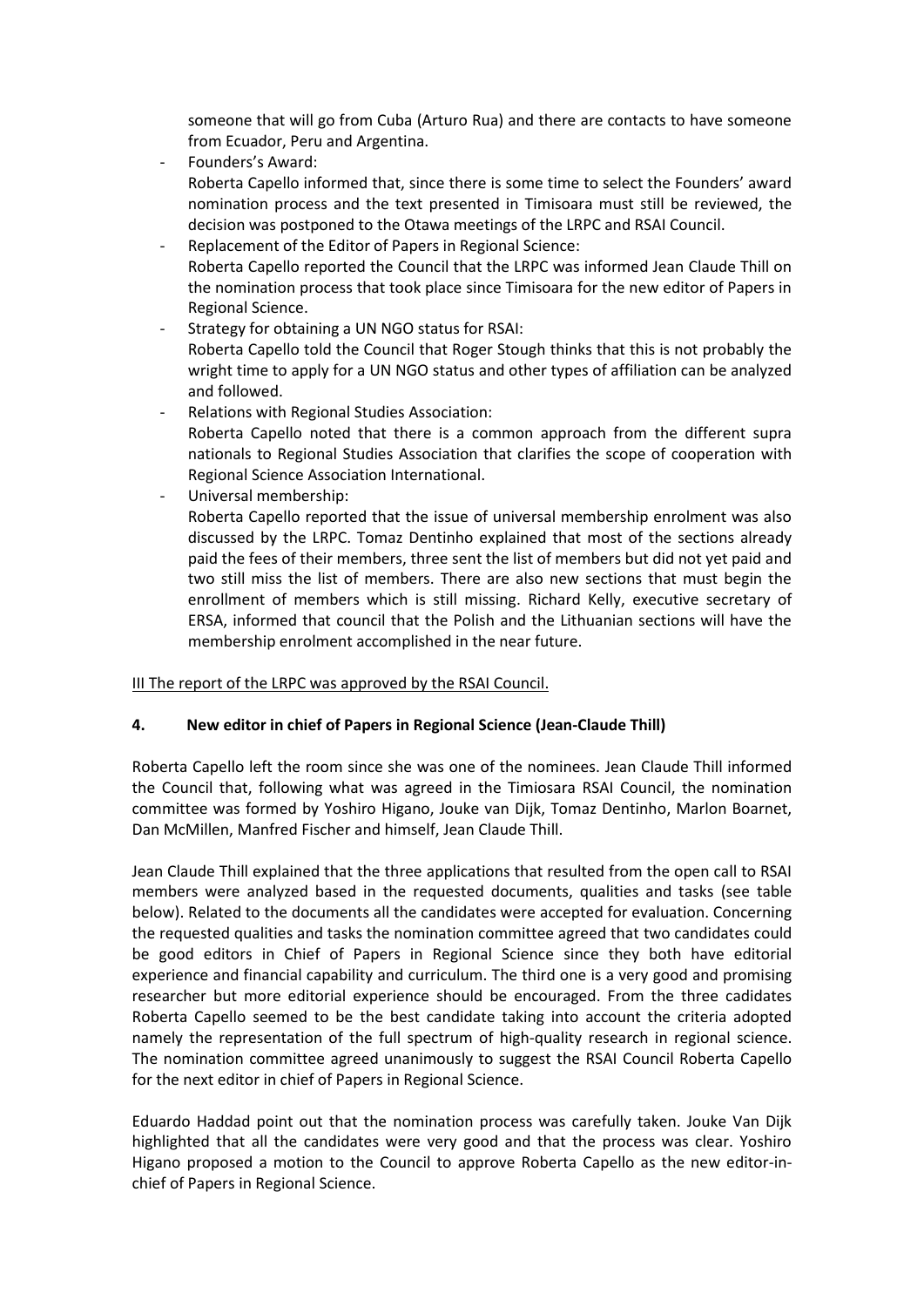| Documents required                                                                                                                  |
|-------------------------------------------------------------------------------------------------------------------------------------|
| A succinct letter of interest and qualifications                                                                                    |
| A vision statement for the next three to six years of publication of PiRS                                                           |
| A statement of financial and/or time release support from the application's employer                                                |
| A curriculum vitae                                                                                                                  |
| The names and contact information of three references                                                                               |
| Requested qualities                                                                                                                 |
| The editor's primary responsibility is to continue to enhance the journal's quality, reputation, and scholarship                    |
| The editor will be expected to leverage achievements of previous editorial teams, and strengthen the journal's competitive          |
| position in support of RSAI's worldwide mission                                                                                     |
| The editor will also demonstrate visionary leadership in developing editorial policies and initiatives that stimulate novel ways to |
| theorize and analyze the changing reality of urban and regional environments                                                        |
| The editor must represent the full spectrum of high-quality research conducted worldwide in the regional science community          |
| Requested tasks                                                                                                                     |
| Maintaining and updating the aims and scope of the journal, editorial policies, and guidelines to authors                           |
| Overseeing the manuscript peer review process through the publisher's on-line submission portal in an unbiased, confidential, and   |
| timely manner.                                                                                                                      |
| Checking proofs and revisions to proofs; proof reading.                                                                             |
| Preparing and forwarding accepted manuscripts to the publisher's production department.                                             |
| Coordinating standards and practices across managing editors and managing the workload of each member of the editorial team.        |
| Maintaining close and regular contact with the publisher on marketing and production matters                                        |
| Initiating and responding to correspondence with authors, managing editors, and reviewers                                           |
| Recruiting, selecting, and appointing PiRS board members that reflect the diversity of regional science and addressing any          |
| performance issues                                                                                                                  |
| Soliciting guest issues, selecting guest editors, and providing advice and assistance to guest editors                              |
| Adhering to the page budget and financial structures set by RSAI. RSAI and the publisher are responsible for managing production,   |
| layout, printing, subscriptions, pricing and funding initiatives for society publications                                           |
| Appointing associate editors and a book review editor (to be approved by RSAI Council). The editorial team (editor and associate    |
| editors) will be comprised of RSAI members with high stature and respect in the community, and with the expertise to manage the     |
| breadth of regional science                                                                                                         |
| Serving as a non-voting ex officio member of RSAI Council and other regional science governing bodies                               |
| Chairing the jury of the annual Martin Beckmann Prize for the best article published in PiRS and managing the nomination and        |
| selection procedure                                                                                                                 |
| Reporting to RSAI Council through regular reports at Council meetings                                                               |
| Reporting to the journal editorial board through board meetings held at least once a year                                           |
|                                                                                                                                     |

IV The Council unanimously approved Roberta Capello as the editor-in-chief for the journal Papers in Regional Science from January 2013 till December 2015.

Yoshiro Higano invited Roberta Capello to join the Council to announce the result. The Council gave an acclamation both to Roberta Capello, the new editor-in chief of PIRS and to Jouke – Van – Dijk for the remarkable achievements he realized along the period he served as editorin-chief of PIRS.

## **5. Elections of RSAI Councilors-at-large (Jean Claude Thill)**

Jean Claude Thill reported that a call for nominees was delivered to RSAI members and two applications were presented: Jichung Yang from the Korean Section and PRSCO and Tomaz Ponce Dentinho from the Portuguese Section and ERSA. A vote bulletin was also distributed to RSAI members that should be returned to NARSC [\(NARSCouncil@uncc.edu\)](mailto:NARSCouncil@uncc.edu) until the 30<sup>th</sup> of September because one of the candidates is presently the executive director of RSAI.

Alessandra Faggian said that she had not received the call for nominees and Mark Partridge confirmed the same. Jean Claude Thill remarked the need to clarify the RSAI list of members. Rachel Franklin asked if the Executive Director of RSAI is also a voting member of the Council. Tomaz Dentinho said that is the system that is defined in the RSAI constitution. Jean Claude Thill suggested that all the members should be remembered more often not only for the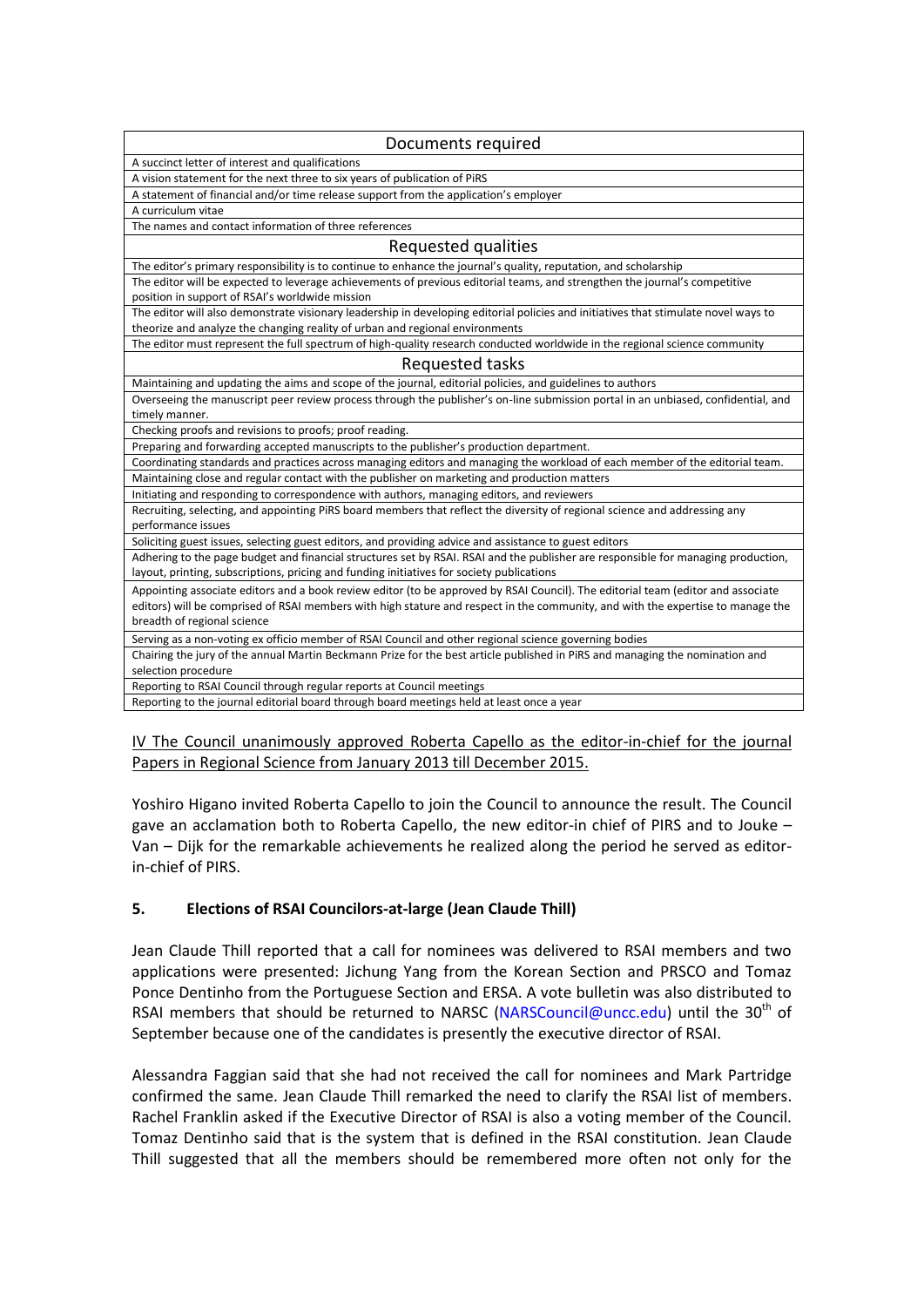nomination of candidates but also for the collection of votes. Finally he said that the votes will be reported in Otawa.

V The Council acknowledge the suggestions of Jean Claude Thill that all the members should be remembered more often for the nomination of candidates and for the collection of votes.

# **6. World Congresses (Jean-Claude Thill)**

Jean-Claude Thill said that there is a group constituted to promote the World Conference. The discussions held with the Chinese colleagues raise the issue that Shanghai is probably not the best location because there could be more support in Beijing and there are more regional scientists in this city. Summing up, Jean Claude Thill remarked that: a) the RSAI Council should probably have a vote to have the World Congress in Beijing; b) although the Chinese colleagues are very excited about the World Congress RSAI should only do that if China becomes a formal member of RSAI which will not happen until the spring of 2013.

Rachel Franklin remarked that to organize a large World Conference it requires time and it is not possible to announce a World Conference six months before the event. Jean-Claude Thill said that there is still time, that the Chinese colleagues have a very good experience in the organization of scientific meetings; nevertheless it is important that the World Conference does not conflict with the other great regional science events and that on the Spring of 2013 the announcement should be out. Roberta Capello point out that it is very important to be in China. Mark Partridge suggested that whatever the commission is it should decide on the place and the time of the World Conference. Jouke Van Dijk said that the external people will prefer Shanghai. Jean Claude Thill pointed out that it is easy to get funds if it is in Beijing. Rachel Franklin remarked that the Chinese colleagues are thinking internally and probably Shanghai is the best option. Tomaz Dentinho said that dates are important and should not collide with the ERSA Conference planned for the summer of 2014 in St. Petersburg. Yoshiro suggested that a commission formed by Jean Claude Thill, Roberta Capello and himself should be responsible to decide the date and the place. Jean Claude remarked that there is a need for some quality and financial control and that RSAI wants to have a major role in those issues. Mark Partridge reinforced that the committee should decide on the place and time of the World Conference in China in cooperation with ERSA to avoid conflicts between various RSAI conferences.

VI The Council approved unanimously that a commission composed by Jean Claude Thill, Roberta Capello and Yoshiro Higano should decide on the date and place of the World Conference in China.

## **7. Ibero - American Regional Science Network (Roberta Capello).**

Roberta Capello reported that the main goals of the Ibero-American network are, to enhance the cooperation among Spanish and Portuguese speaking regional scientists and to promote the development of new sections in Latin America. There will be a first meeting in Mexico on from the  $3^{rd}$  till the  $6^{th}$  of September 2012 and there are ideas to have a second meeting in São Paulo in 2014.

Roberta Capello pointed out that RSAI Council of Miami decided to support the creation of new sections by sponsoring the travel expenses up to 4000 US\$ of a few key people from other countries to the conference, selected by Patricio Aroca and Carlos Azzoni in accordance with the Mexican Section, AMECIDER. The issue is that such money should go to support new sections – as it is planned with the invitation to the colleagues of Cuba, Ecuador, Argentina and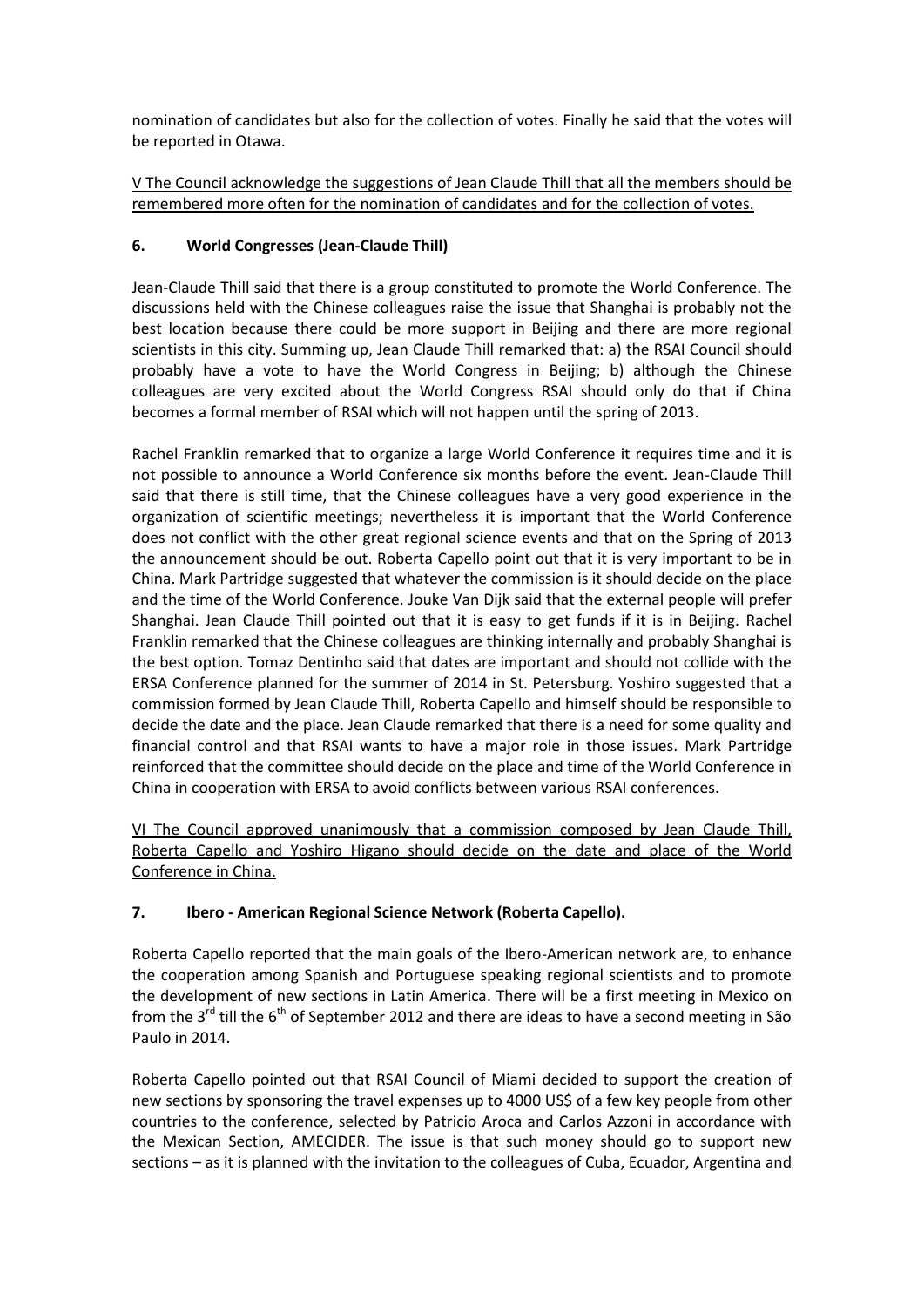Peru - and not to sponsor the travel and accommodation of key speakers coming from existing and well established sections.

Eduardo Haddad said that there is a string support to the Network in Brazil but due to a strike of three months in many Universities probably not many people will attend the meeting in Mexico.

Jean Claude Thill told that Pedro Elosegui, from the RSAI Section of Argentina, asked if RSAI had funds to promote new sections for a short period of two to three years. Tomaz Dentinho reported that the RSAI funds of the current account are quite limited but a budget for 2013 will be presented for discussion, modification and approval to the Council in Otawa where such supports can be considered. Alessandra Faggian suggested that a Committee should be formed to establish the criteria to obtain the support from RSAI. Johan Lundberg suggested that RSAI should raise money to support the development of new sections. Jean Claude Thill proposed the creation of a Committee – formed by Alessandra Faggian, Johan Lundberg and Rachel Franklin - that will present a proposal to the Council on the criteria to support the development of new sections.

VII The Council approved unanimously the creation of a committee to propose criteria for the support of the development of new sections formed by Alessandra Faggian, Johan Lundberg and Rachel Franklin.

## **8. Section recognition and development (Yoshiro Higano)**

Eduardo Haddad from RSAmericas reported that the Brazilian meeting takes place in October with around 200 participants that are registered as RSAI members.

Gunther Maier from ERSA reported that there are good developments in the creation of a section in Lithuania and that can be expanded into the Baltic countries. He also reported that the Polish section is restructuring and it will soon have a legal status. Richard Kelly, executive director of ERSA, also said that there are promising news from East European countries.

Roberta Capello asked if ERSA is doing something regarding the difficulties of the British and Irish Section in membership enrolment. Alessandra Faggian clarified that membership fees are collected in the annual conferences of the British and Irish Section and the list of members changes a lot according to the place of the conference; there are ideas to split the membership from the conference fee but it has not been implemented.

Yoshiro Higano informed the Council that China has a new and more open Regional Science Association and by the Otawa Conference in November 2012 they can make a procedure for approval by the RSAI Council. He also said that there are great expectations on the Chinese section and the expansion of the RSAI meetings in China from 3 to 5 led to the rapid fulfillment of the special issues planed in the Miami Council for PIRS and RSPP. On that Jouke Van Dijk clarified that from the various regional science meetings held in China there will be four special issues on PIRS, RSPP and also in Letters in Spatial and Resource Sciences.

VIII The reports on section development were acknowledge by the RSAI Council.

## **9. Selection of the Founder's Award (Roberta Capello)**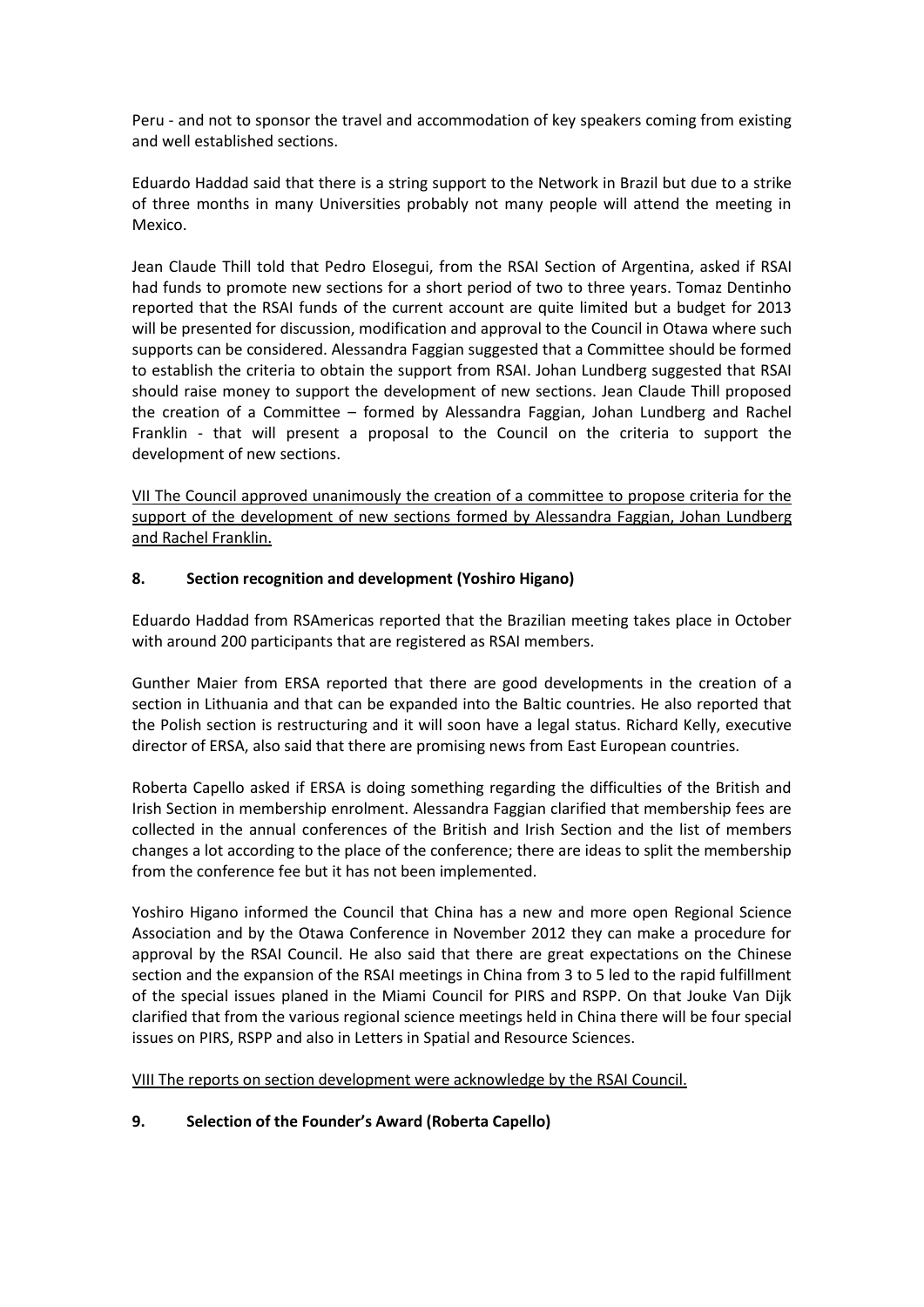Roberta Capello asked to postpone the issue for the Otawa Meeting since there will only be a selection of a new Founder's awardee in 2016 and the amendments to the text presented in the meeting in Timisoara have still to be included.

IX The Council agreed unanimously that a final text of the Procedure for the RSAI Founder's Medal should be postponed for approval in the RSAI Council of Otawa

# **10. RSAI President Elections (Jean-Claude Thill)**

Following the RSAI by-law 5 amended by the Council in Timisoara, Jean-Claude Thill proposed the Council the following composition of a nomination committee:

- Yoshiro Higano RSAI President
- Roberta Capello RSAI Immediate Past-President
- Tomaz Dentinho ERSA
- Patricio Aroca RSAmericas
- Paul Dalziel PRSCO
- Mark Partridge Long Range Planning Committee
- Jean Claude Thill Long Range Planning Committee

Jean Claude Thill informed also on the selection process that was taken in previous nominations: i) Each one of the nomination committee members expresses his/her preferences regarding potential nominees; ii) the nomination committee asks the first person ranked if he/she is able to accept; iii) the nomination committee proposes the Council a person to nominated and approved by RSAI members.

Roberta Capello pointed out that the selection process is clearly defined in the RSAI Constitution and by-laws and remarked that when the nomination committee reports the Council the results there should be full certainty that the proposed nominee has enough funds to undertake the task.

Yoshiro Higano clarified that in the Otawa meeting the Council will nominate the RSAI President for 2015-2016 based on the indications produced by the nomination committee.

X The Council approved unanimously the composition of the nomination committee for the RSAI President -2015 – 2016, election procedure

## **11. Procedures and RSAI possibilities to become a UN NGO (Jean Claude Thill)**

Jean Claude Thill told that Roger Stough did not advance much in searching the procedures and possibilities for RSAI to become a UN NGO. He also informed the Council that Roger Stough will report on the UN NGO issue in the Council Meeting of Otawa.

Jean Claude Thill also said that he will investigate better the information by Bob Stimson on associations of social sciences. Rachel Franklin remarked that she was not so sure on the benefits for joining such associations which was share by Jean Claude Thill who stressed that RSAI must be certain about the advantages and disadvantages of joining those associations.

XI The Council acknowledged the information provided on UN NGO status and connections with other associations

# **12. Proposals for the accreditation of Regional Science Degrees and Programs (Patricio Aroca and Daniel Czamanski)**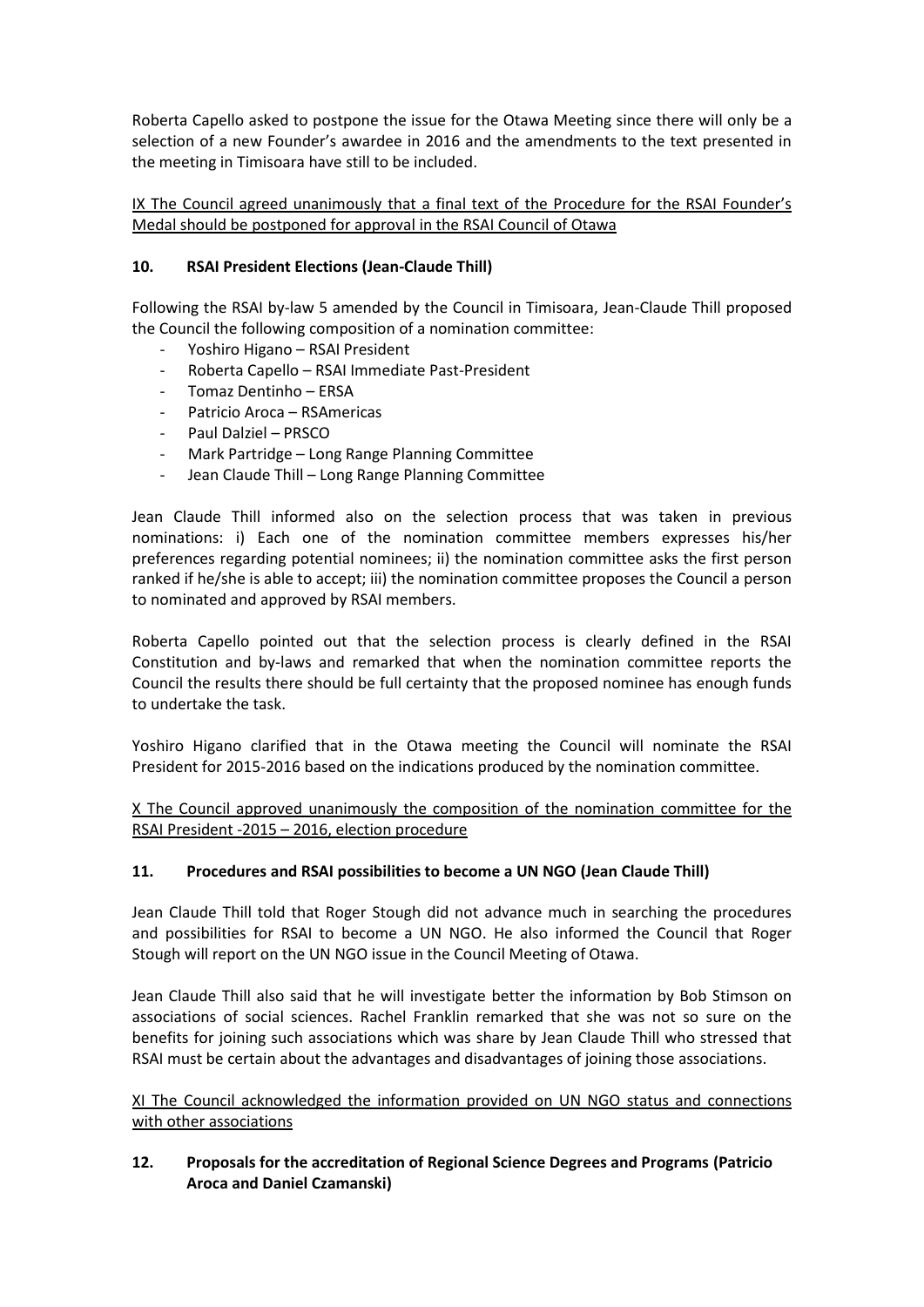Yoshiro suggested that the issue should be postponed to the Otawa Council since neither Patricio Aroca nor Daniel Czamanski could attend the Council Meeting in Bratislava.

XII The Council agreed to postpone the issue "accreditation of Regional Science Degrees and Programs" for the RSAI Council in Otawa

#### **13. RSAI Awards (Paul Dalziel)**

Tomaz Dentinho said that Paul Dalziel sent a letter to the Council reporting that:

- i) Jean Claude Thill was appointed by Professor Kara Kockelman to receive the Hirotada Kohno Award as recognition for his long and meritorious service;
- ii) There were no new nominations for the Peter Nijkamp RSAI Research Encouragement Award for an earlier career scholar from a developing country. But since there were two nominees carried over from 2011, and the CVs of these two people were put before the award committee, comprising Roberta Capello, Jouke van Dijk, Yoshiro Higano and David Boyce, the committee unanimously agreed that the award should be made to Luís Galvis at the Centre for Regional Economic Studies (CEER) in Columbia.
- iii) Regarding the PhD award Gunther Maier reported that he had received eight applications and will report on that.

XIII - The Council approved unanimously that Jean Claude Thills should receive the Hirotada Kohno Award and that Luis Galvis should receive the Peter Nijkamp RSAI Research Encouragement Award. The RSAI Council also acknowledged the information provided on PhD awards.

## **14. Publication Reports (Jouke Van Dijk, Michel Carroll and Charlie karlsson)**

a) Papers in Regional Science

Jouke van Dijk said that, following the election of a new editor-in-chief of Papers in Regional Science, there is a need to create a new team that will substitute also the co-editors John LeSage and Phill Mc Cann that also asked to be replaced.

b) Regional Science Policy and Practice

Michael Carroll informed Council that downloads for Regional Science Policy and Practice went up 59%. He also reported that there will be four special issues, one of them on Asia and Peter Nijkamp is preparing a new one for China.

Charlie Karlsson asked to be replaced as Book Review Editor.

XIV The RSAI Council acknowledged the information provided by the editors and by the book review editor.

## **15. 2011 RSAI Report (Tomaz Dentinho)**

Tomaz Dentinho informed that most of the sections sent the list of members and paid the respective fees to RSAI secretariat. The sections that are missing are either new sections that should be enrolled in the next year or sections (just two) that have difficulties in sending